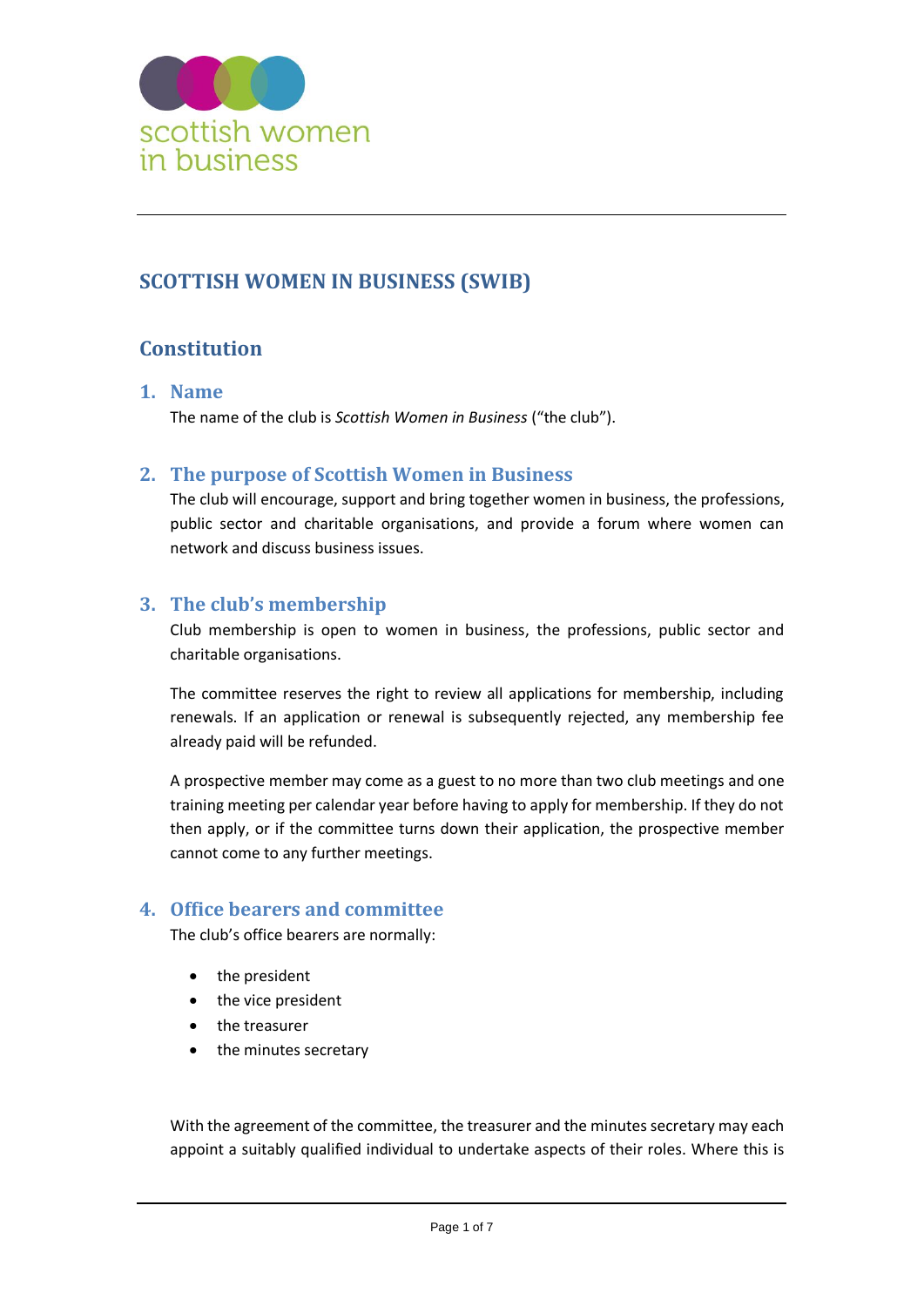

done, the office bearer shall maintain oversight of the work done and shall remain fully accountable to the committee.

There will be a minimum of 7 and a maximum of 12 members of the committee, including office-bearers and any co-opted members.

The committee has the power to appoint an honorary president who will have an ambassadorial role. The honorary president may remain in office for no more than three years.

# **5. Management of club business**

The committee will manage the club's affairs and property. It may delegate any part of these management duties and associated powers to one or more committee member, or to sub-committees made up of committee members, club members, or both.

The President, Vice President, Treasurer and up to two additional committee members nominated and approved by the committee shall be authorised to sign cheques and other financial documents for and on behalf of the club.

The committee has the power and discretion to deal with any matter this constitution does not address and may take all reasonable steps to do so subject to the following:

- a. The committee must only use the club's income and property, of any kind and from any source, to promote the club's purpose described in paragraph 2 above. It must not pay or transfer any part of the club's income or property, directly or indirectly, to any member of the club as a bonus or dividend, or in any other way that would financially benefit them.
- b. If the club winds up or dissolves, it should first use any remaining money or property to clear any debts and liabilities. If there is any money or property left over after doing this, the club must not pay or pass any of it to club members.

Instead, the club will give or transfer the money or property to another club, society or other body with a similar purpose to its own. If this is not possible, club members will choose an appropriate charitable organisation and give or transfer the money or property to it.

The members will take these decisions when they decide to dissolve the club. A resolution to wind up or dissolve the club will only be valid if 51 per cent of the members present at the meeting support it.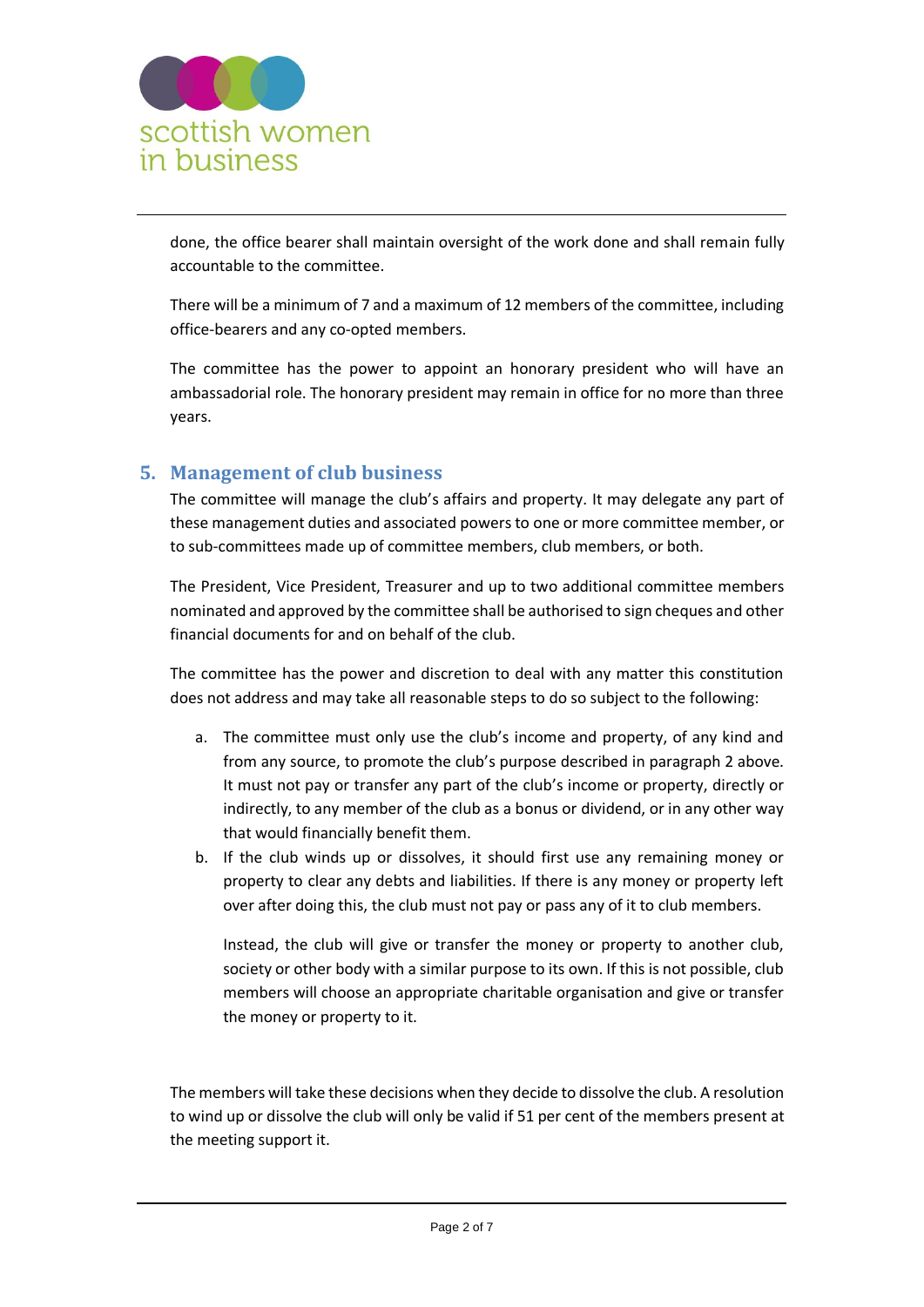

# **6. Electing the committee, president and vice president**

#### *The committee*

The current president will invite club members to send in email nominations for new committee members by a closing date at least 1 month before the club's annual general meeting (AGM). Nominees will be asked to confirm that they are prepared to stand for election. If the number of confirmed nominations exceeds the number of places available, club members will then be invited to submit their votes by email or an online survey by a specified date at least 1 week before the AGM. The formal election of successful nominees will take place at the club's AGM.

If two or more nominees have the same number of votes for the available places, members present at the AGM will elect the successful person(s) by majority vote.

Once elected, committee members will hold office for three years from the date of the AGM, at which point they are eligible to stand for re-election for a further three-year term.

Six years is the maximum allowed term of committee membership.

#### *The president*

The current vice president will normally become the new president. Where this is not possible, the committee will elect the president from among its membership. Generally, though not always, the president should have had at least one year's experience on the club's committee. The president will customarily serve for one year which may be extended for a period of time, up to a maximum extension of 1 year as approved at any committee meeting. The membership will be notified of any extension and the reason for this extension.

The committee may decide to appoint someone from outside the committee directly to the post of president where:

- the person is an outstanding businesswoman and will bring exceptional benefits to the club
- the majority of committee members agree it is in the best interests of the club

#### *The vice president*

The vice president is recommended by the incoming president and endorsed by the committee. Where possible, they should have served at least one year on the club's committee. Ordinarily the vice president will become the president the following year.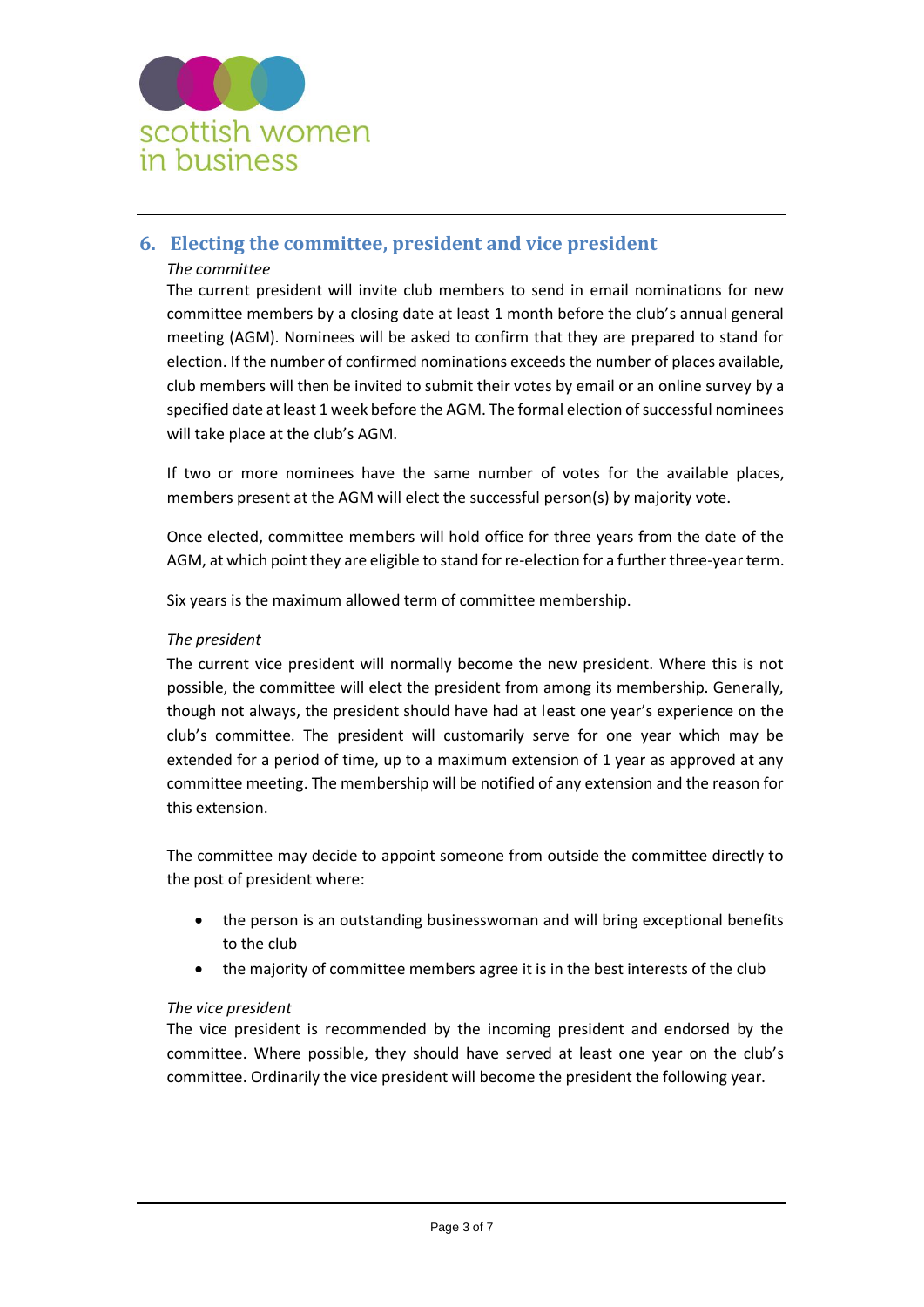

# **7. Co-opted members of committee**

The committee may co-opt club members to fill vacancies in the committee, up to the maximum of 12 committee members. These co-opted members have the power to vote at any committee meeting.

These co-opted members will stay on the committee until the next AGM. Their continued membership of the committee will be subject to nomination and election in the normal way, disregarding their period of co-opted service.

The committee may also co-opt any number of people (whether club members or not) to a sub-committee for any special purpose, without the power to vote at any meeting.

The committee may also co-opt any number of people (whether club members or not) to the committee for any special purpose, without the power to vote at any committee meeting.

### **8. Committee meetings**

The committee will meet at least ten times during the year. If a committee member does not attend at least seven meetings during the year, the other committee members may ask them to resign from the committee.

The president will normally chair the meetings. In her absence, the vice president will chair the meetings. If both are absent, the committee members present will choose one member to chair that meeting.

Voting in the committee will generally be by a show of hands. If votes for and against are the same, the chair will have a second and casting vote.

The committee will appoint sub-committees as necessary, and delegate to them any appropriate powers of decision.

### **9. Event fees, subscriptions and our financial year**

When members join, their membership subscription will last for one year from the date of joining. Members who choose not to renew their membership will be considered to have lapsed their membership on the anniversary of when they joined. They may re-apply for membership at a later date. If this date is more than one month after their membership expired, the standard administration fee will be charged. Lapsed members will be treated as non-members.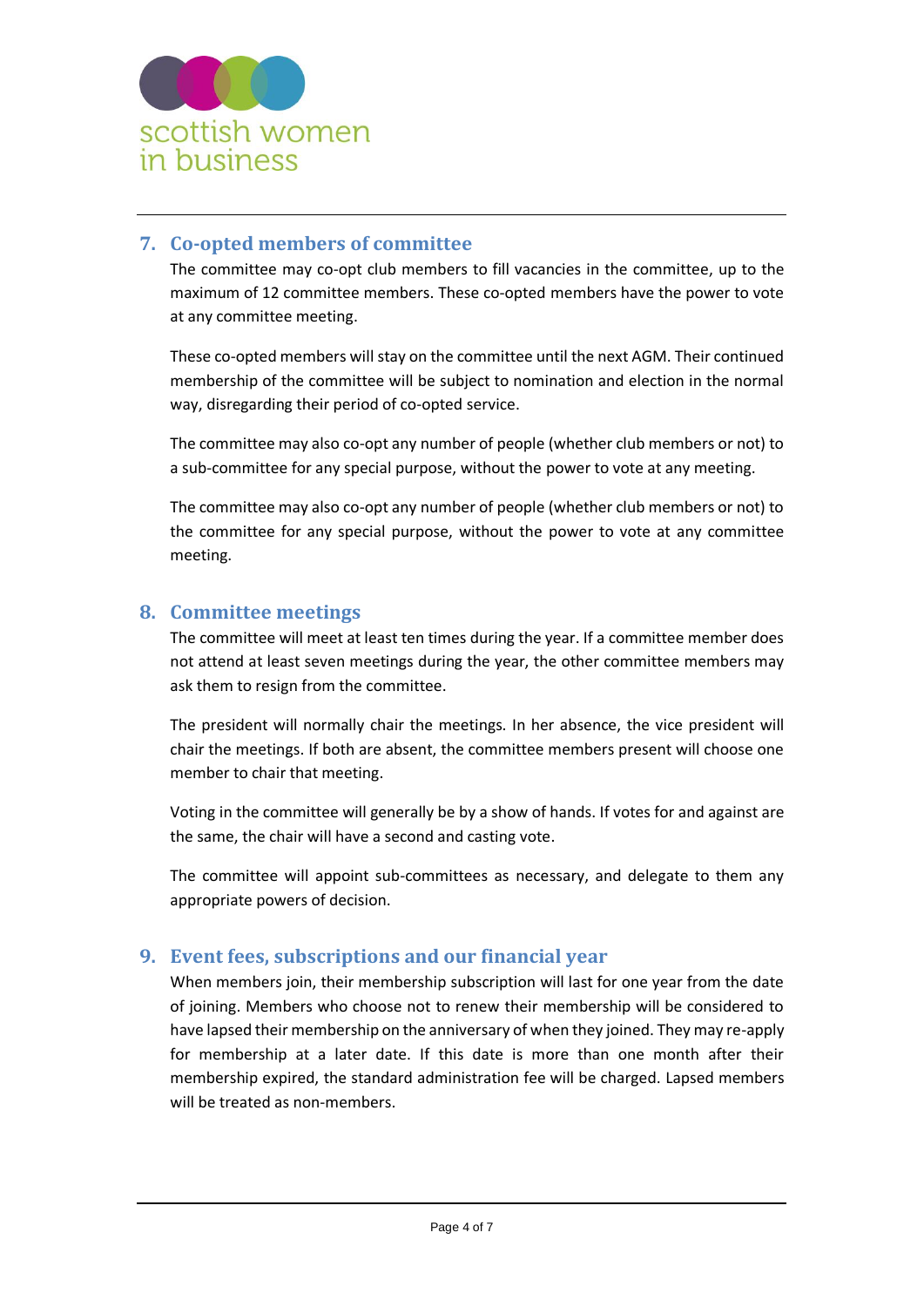

The committee will decide on appropriate changes to administration fees, subscriptions and event fees. They should notify members of these proposed changes at least 2 months before they are implemented.

The club's financial year ends on 31 July.

### **10.Expulsion**

The committee has the power, on a two-thirds majority, to expel a member for conduct they deem detrimental to the club's good name. The expelled member has the right to appeal to the first committee meeting after being notified and their expulsion will not take effect until after that meeting if the committee reject their appeal.

The committee shall have power on a two-thirds majority of the whole committee to expel a committee member for any conduct they deem detrimental to the club's good name.

### **11.Annual General Meeting**

The Annual General Meeting shall be held within three months of the end of the financial year, unless the committee decides otherwise due to exceptional circumstances. The committee will keep books of account to show the club's financial affairs. They will prepare the accounts as at the 31 July and lay these before the meeting for formal approval.

Papers for the Annual General Meeting will be sent to members electronically at least one week in advance of the meeting. Members who cannot attend will be invited to nominate a person to act as their proxy; the proxy must also be a club member.

### **12.Special General Meetings**

The club may hold a Special General Meeting if:

- the committee uses its discretion to do so, or
- at least 25 per cent of the club's members sign a request for such a meeting, giving their reasons in writing, and send it to the president or vice president. The meeting will take place within 28 days of this request.

### **13.Quorum**

A quorum for general meetings shall be 15, and for committee meetings, five.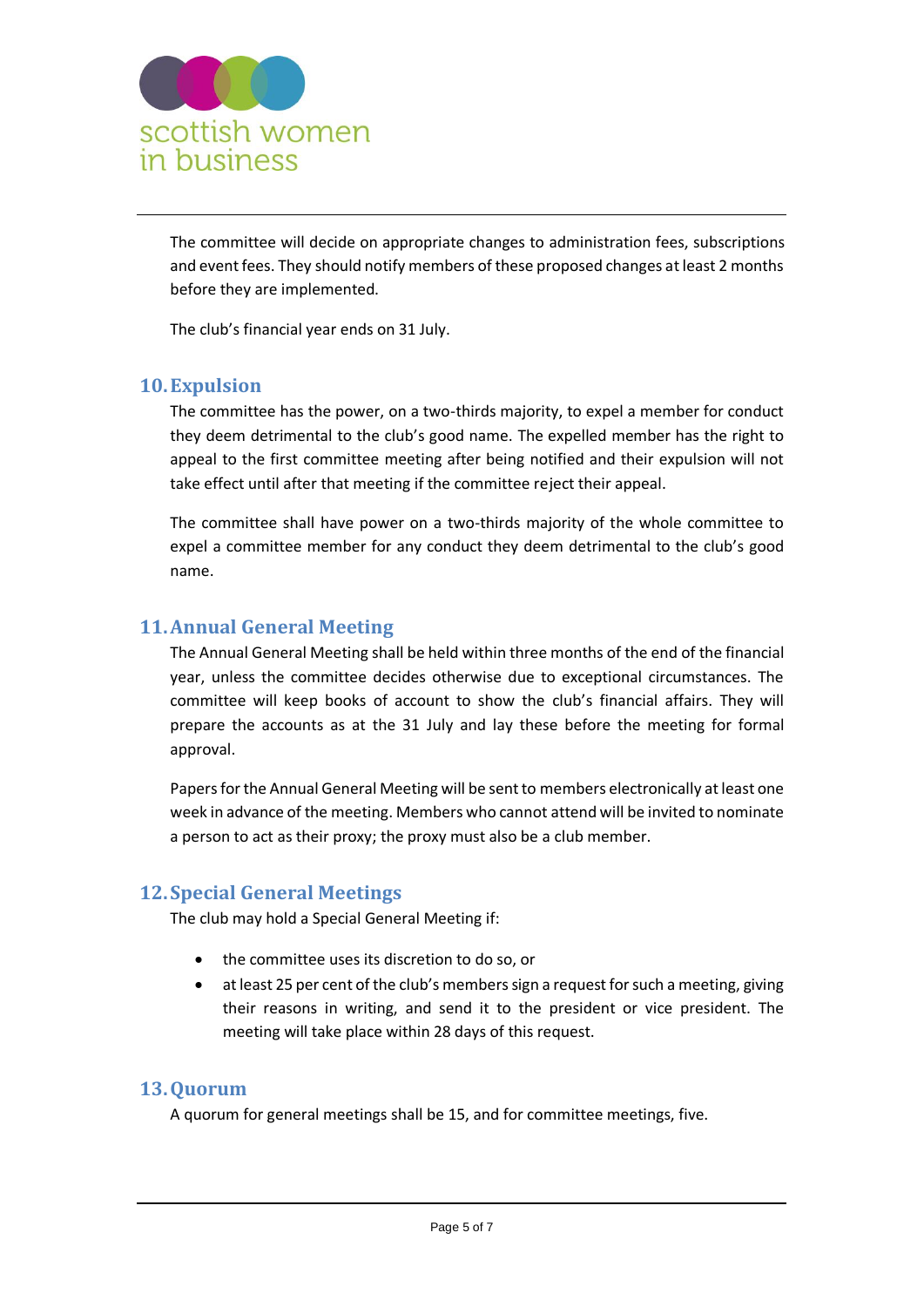

# **14.Voting**

Each member may vote in person or by proxy. Members are only entitled to vote at any meeting if they are up to date with their subscription and event fees.

### **15.Affiliations**

The club may affiliate to other organisations if this is judged to be in the best interests of the club and its members.

The committee shall be responsible for deciding when an affiliation is appropriate and beneficial to the club and its members, and conversely when an affiliation is no longer felt to be appropriate or beneficial. They should notify members of these proposed changes at least 3 months before they are implemented.

Members may object to an affiliation or dis-affiliation, using the mechanism of a Special General Meeting.

# **16.Privileges and benefits**

Club members, during their period of membership, are entitled to the following privileges:

- to copies of all periodical and annual club publications);
- to enjoy all facilities organised or offered by the club, subject only to the conditions of this constitution and the bye-laws specified in paragraph 18 below;
- reasonable access to the minutes of committee meetings of the club. Members should ask the president or vice president for access to the minutes.

Normally the club will also offer a range of member benefits, such as opportunities to publicise their business or organisation, and discounts on products and services. Where the club has affiliated to an external organisation, there may be additional benefits to members as a result, such as discounted entry to their events.

It is the responsibility of the committee to decide and negotiate on member benefits, and to publicise them to members. Benefits may change over time to reflect the needs of the club members, and are not deemed to be a privilege of membership.

# **17.Freedom from liability**

No member shall have any claim against the club or its office bearers or any individual club member in respect of any loss, injury or damage caused by or arising from using any